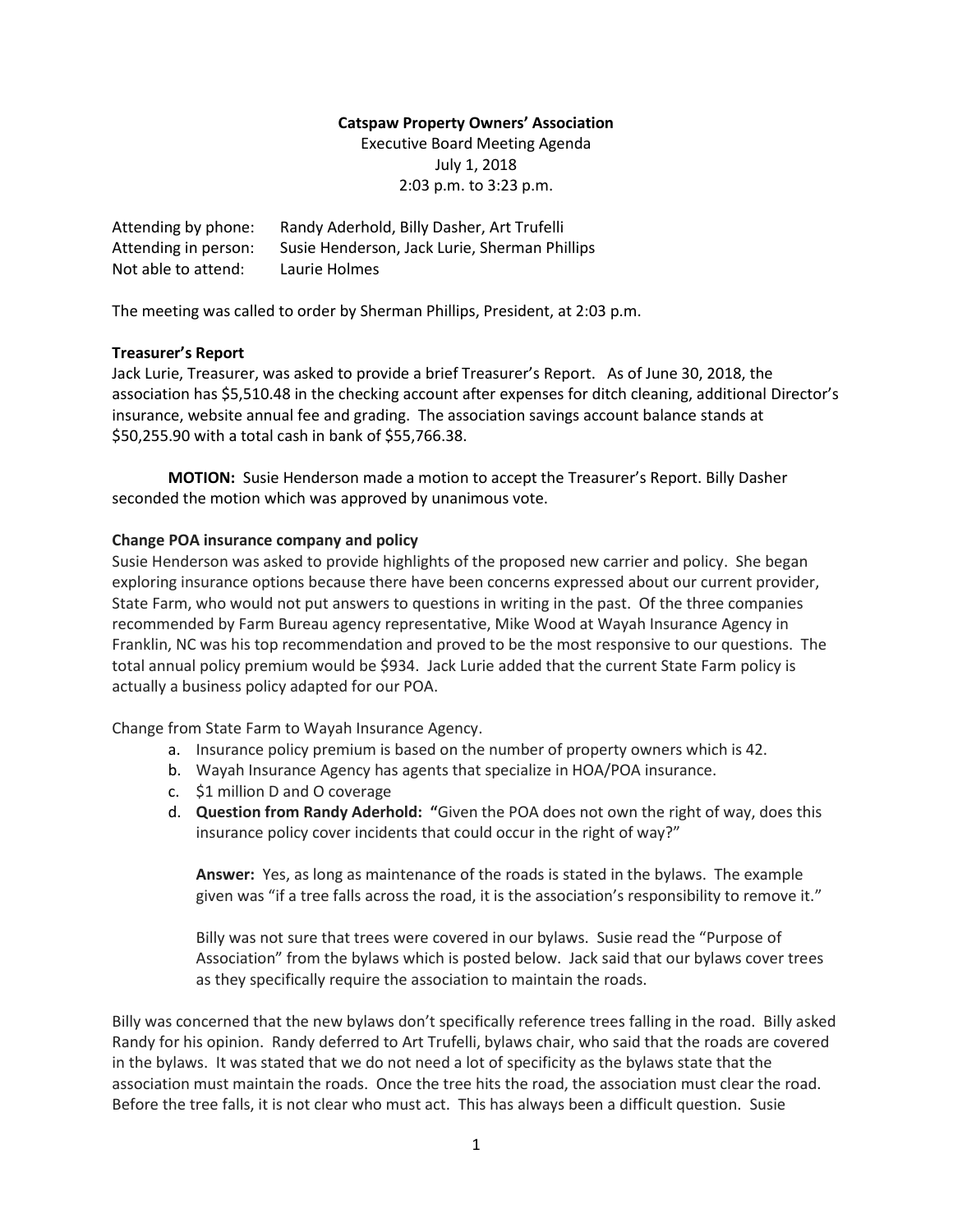Henderson located the bylaws on the catspawpoa.com website and quoted the following passage regarding purpose and roads.

# 2. PURPOSE OF ASSOCIATION

a. To maintain the private road system, including signage and right of way within Catspaw Subdivision and promulgate rules and regulations for its use; and to maintain Walnut Gap Road in cooperation with Walnut Gap and the other communities using it. from Catspaw Subdivision to the public highway, ensuring continuous year round access to the lots, except that the Association shall have no obligation to clear snow and ice from the roadway. Weather conditions may require lot owners to use four wheel drive vehicles and appropriate winter tires or chains to access lots during winter.

Susie Henderson asked Randy Aderhold if he thought that the association would be less well insured with Wayah Insurance Agency. He said it would be the same as with State Farm and that the insurance depends on the facts.

Billy Dasher asked if we should see the new policy before we cancel the old policy. Susie said that the new policy is written when the new policy is ordered. Billy wants to ensure that there are no specific exclusions. We could overlap the two policies and analyze. Randy Aderhold asked that Mike Wood perform a comparison of the State Farm policy and the new policy to point out similarities and differences.

Susie said the critical piece is that the maintenance of the roads is stated in the bylaws. Randy and Art Trufelli agreed.

Randy Aderhold asked Jack Lurie if he has the paper copy of the State Farm policy; he does not. Randy said that it can be requested from State Farm.

**MOTION**: Billy Dasher made a motion that "Before we cancel our existing policy, ensure that tree issues are not excluded in any way. Mr. Wood, Wayah, will be asked to do the comparison. Motion seconded by Randy Aderhold and passed.

# **Road Report**

Billy Dasher, Road Officer, reported that the roads were in good condition when he left Catspaw two weeks ago. Dirt Plus has lost one of their main operators. The new grader operator may not be as experienced with the grader machine. Jack Lurie, Road Committee member, commented that road conditions are pretty good. The two machine operators, Jared and Lee, are very inexperienced and created some dangerous situations where they made small cut outs on Clayson Road. Susie Henderson added that there is also a dangerous cut out which extends into the road bed on Chip's Lane. These cutoffs could prove problematic for water runoff and tires. Jared, the young operator, did the cut outs without asking. Ross Henderson, Road Committee member, was asked to give an update as he supervised the latest work.

Jack said that he feels the DirtPlus owner , Bob Stewart, is less responsive than he used to be. Billy Dasher said that we may have to look for other talent. In the past we have used Greg Holland and Desoto Trails, but the main point person for Desoto Trails retired. There was some question as to whether Desoto Trail is still in business. Greg Holland doesn't have the right equipment, but is very skilled at operating equipment.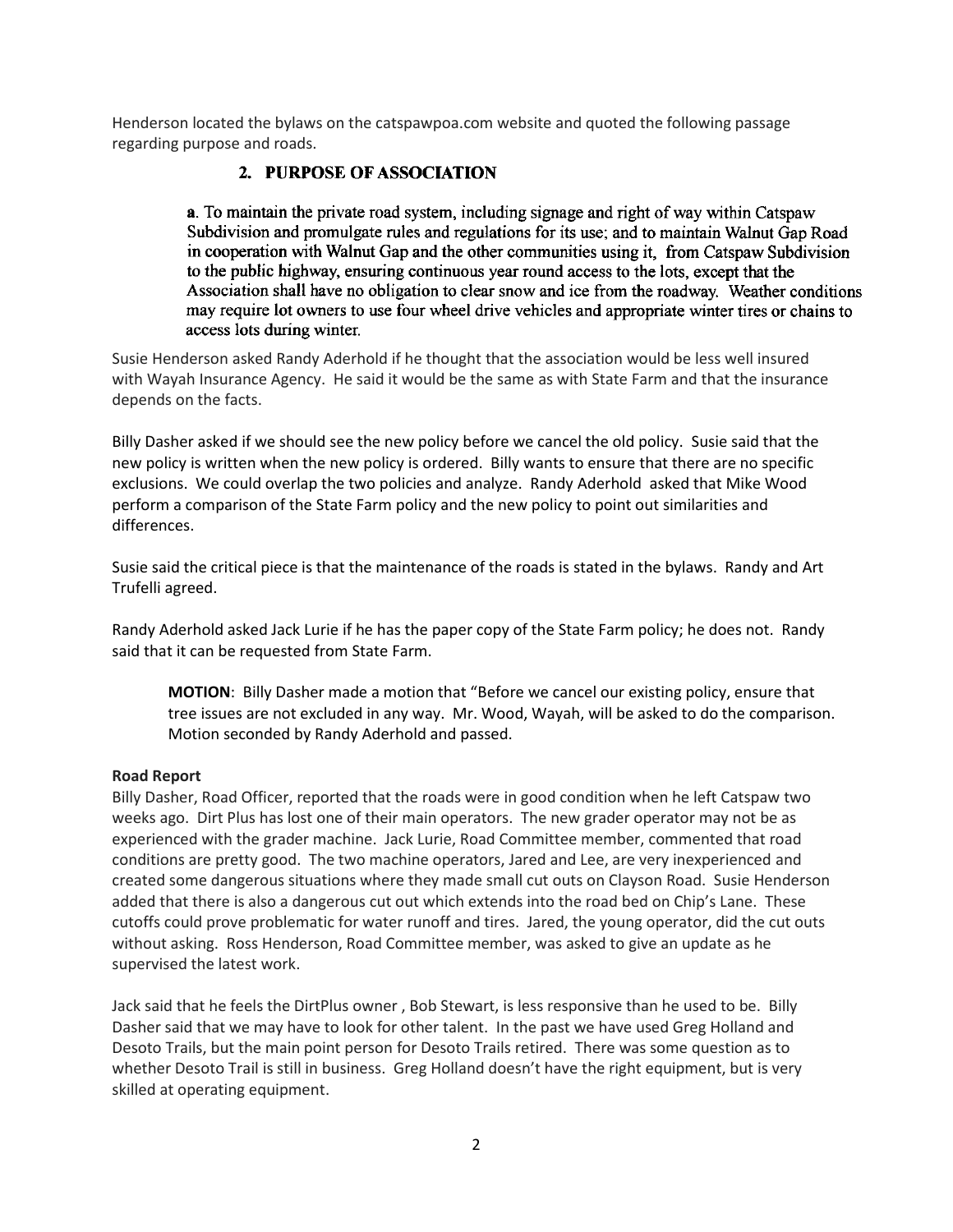Jack Lurie said that the Dirt plus operators are so busy that mowing would have to be subbed out. Art Trufelli said that this exposes us to additional liability. Jack said that Billy will be in Catspaw in several days and can determine a course of action. Susie Henderson asked if was worth contacting the DirtPlus owner to discuss and have them correct the problems they created. Road committee members thought that would be difficult.

### **Catspaw Signage**

It was agreed that uniformity of the road and homeowner name signs is important. However, if a homeowner wants to post their name or house sign on an association post that they should not be required to use the original sign vendor and can purchase the sign anywhere if using the same material, style, sign size, font, font size and paint colors. The catspawpoa.com website will provide the name and contact information of the South Carolina sign vendor who did the original orders with specifications for the items listed above. Name signs increased in price from \$55 to \$100 each on the last order.

Ross Henderson who developed the new metal rod system to attach signs said he would work with homeowners who wish to add a sign.

The only remaining sign work is to remove the post near Sid Long's lot on Walnut Gap Road and install it at the intersection of Lower Walnut Gap Road and Rox Lane intersection with signage for Lower Walnut Gap, Rox Lane and Exit.

Susie Henderson said that we need to identify a volunteer/s to maintain the signs which would include:

- Trimming plants surrounding signs every 6-8 weeks in summer
- Removing mildew on signs every year with "Wet and Forget"
- Touch up paint on signs and posts
- Plan for sign replacement at end of life. Susie commented that the plastic material used to create the signs is not as durable as you would think. Some signs where wood dowels were used to attach the signs to the posts have rotted away already.

**MOTION:** Jack Lurie made a motion to purchase materials to maintain Catspaw signage which includes Wet and Forget mildew remover product and Benjamin Moore paint for signs and posts. Billy Dasher seconded the motion. Motion carried.

#### **Entrance Sign**

Susie Henderson said that for multiple years, the need for an entrance sign has been discussed. The question is, "Do we need or want one near the green gate?" Susie said that due to the distance from any other signage, the sign could be made from different materials and be a different style. Billy Dasher suggested that we could use another product such as redwood which holds up well. Billy Dasher offered to be on the committee. Randy suggested using new people to be involved in developing/presenting an idea for an entrance sign at the annual meeting. The members of the committee would like a committee to present signage ideas to be voted on at the annual meeting in October.

#### **Hemlock Tree Removal**

Should we remove trees from a defined area in 2018 and set a dollar amount to remove trees such as on Walnut Gap Road between the green gate and the Cats Paw Road intersection?

• Sherman took down 12 trees 2 months ago and has 20 more to take down. Still quite a few that are an issue on adjacent lots.